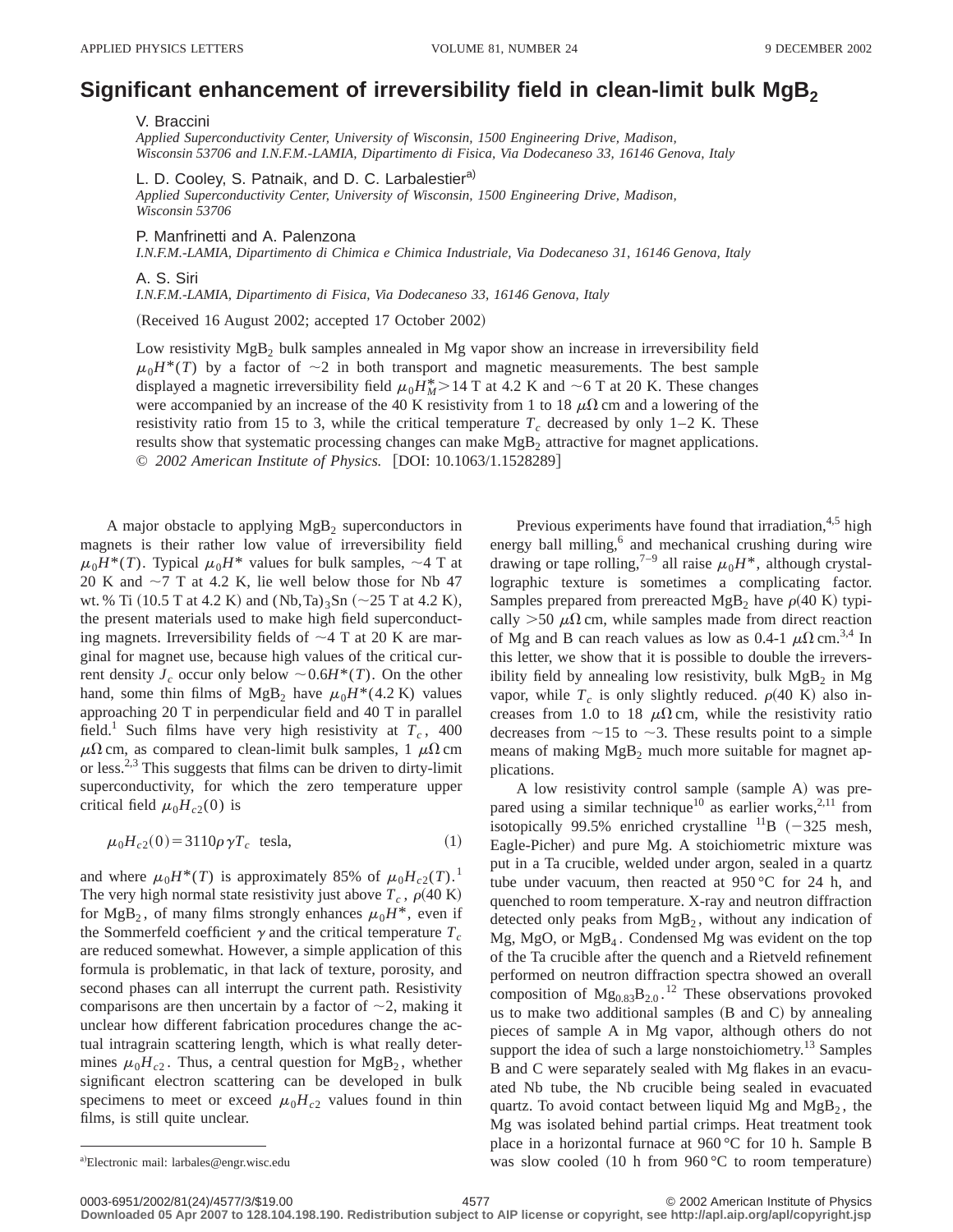

FIG. 1. Resistivity normalized to  $\rho$ (300 K) vs temperature for sample A  $(squares)$ , sample B  $(circles)$ , sample C  $(triangles)$ . The inset shows the transitions near  $T_c$  normalized to  $\rho$ (40 K).

while C was quenched. Only the slow cooled sample had detectable free Mg from x-ray patterns, but neither MgO nor  $MgB<sub>4</sub>$  were detected in B or C; the lattice parameters of samples A, B, and C were  $3.0850(4)$  A,  $3.0768(4)$  A, and 3.0800(4) Å for *a* and 3.5212(8) Å, 3.5249(8) Å and  $3.5252(8)$  Å for *c*. Neither x-ray diffraction nor subsequent transmission electron microscopy showed any direct evidence of texture in the three samples.

To define the geometry for transport and magnetization experiments, bars  $5.0 \times 1.5 \times 0.3$  mm<sup>3</sup> were made by grinding parallel faces with a tripod polisher. AC electrical resistance measurements were made at a current density of  $\sim$ 1 A/cm<sup>2</sup> in a 9 T Quantum Design physical property measurement system  $(PPMS)$ , while an Oxford 14 T vibrating sample magnetometer (VSM) and a Quantum Design superconducting quantum interference device magnetometer were used for magnetization and inductive  $T_c$  measurements.

Sample A exhibits superconducting and normal state properties similar to those reported for other clean limit bulk samples,<sup>3</sup> as indicated by its resistivity ratio *RR*  $= \frac{\rho(300)}{\rho(40)} \approx 14.7$  and  $\rho(40 \text{ K}) = 1.0 \mu \Omega \text{ cm (Fig. 1)}.$ The  $T_c$  (Fig. 1 inset) is very narrow ( $\Delta T_c = 0.2$  K), with a midpoint at 39.0 K. Samples B and C exhibit a small reduction in midpoint  $T_c$  to 36.9 and 37.4 K and a decrease in RR to 3, as is also shown in Fig. 1. Their  $\rho$ (40 K) values are much higher: 18  $\mu\Omega$  cm (B) and 14  $\mu\Omega$  cm (C).

In-field resistive transitions are shown in Fig. 2. Reaction with Mg vapor markedly shifts the onset of resistance to higher fields, narrowing the transition width, and significantly reduces the strong magnetoresistance of sample A. We define the polycrystalline irreversibility field  $\mu_0 H_R^*$  and upper critical field  $\mu_0H_{c2}$  by the 10% and 90% points on the resistive transition curve.<sup>1,14,15</sup> In the inset of Fig. 2,  $\mu_0H_{c2}(T)$  is plotted for the three samples. The field at which  $\mu_0 H_R^* = 9$  T occurs at 10 K for sample A, but at  $\sim$ 24 K for samples B and C. This implies more than a doubling of the slope of  $\mu_0 H_R^*(T)$  for B and C, since the  $T_c$  values of all three samples are comparable. We note that the magnetoresistance is small for sample B and absent in C.

Critical current density  $J_c$  was determined from the magnetization hysteresis loops using the appropriate critical state model,<sup>16</sup> as shown in Fig. 3. The  $J_c$  values of sample A are



FIG. 2. Resistive transitions of samples A  $(a)$ , B  $(b)$ , and C  $(c)$  in applied magnetic fields up to 9 T, made at a measuring current density  $\sim$  1 A/cm<sup>2</sup>. The 10% of  $\rho$ (40 K) resistivity points are plotted as the irreversibility fields in Fig. 4. The inset shows the parallel upper critical field as a function of the temperature taken as the 90% of the resistive transition. We believe that this transition is dominated by the percolative connectivity of those grains with highest  $H_{c2}$ , that is those oriented with their *c* axes perpendicular to the field.

K, which is consistent with weak grain boundary flux pinning (due to the large,  $\sim$ 2  $\mu$ m grain size) and weak intragrain pinning when the coherence length is long. Samples B and C exhibit comparable  $J_c$  values at low fields, and possess much less field dependence than for A. Since the Kramer



FIG. 3. Critical current density calculated from *M* – *H* loops for samples A, B, C at 4.2 and 20 K. The magnetic irreversibility fields are determined at 10

rather low, being below 10<sup>5</sup> A/cm<sup>2</sup> in fields above 2 T at 4.2 A/cm<sup>2</sup>.<br>Downloaded 05 Apr 2007 to 128.104.198.190. Redistribution subject to AIP license or copyright, see http://apl.aip.org/apl/copyright.jsp